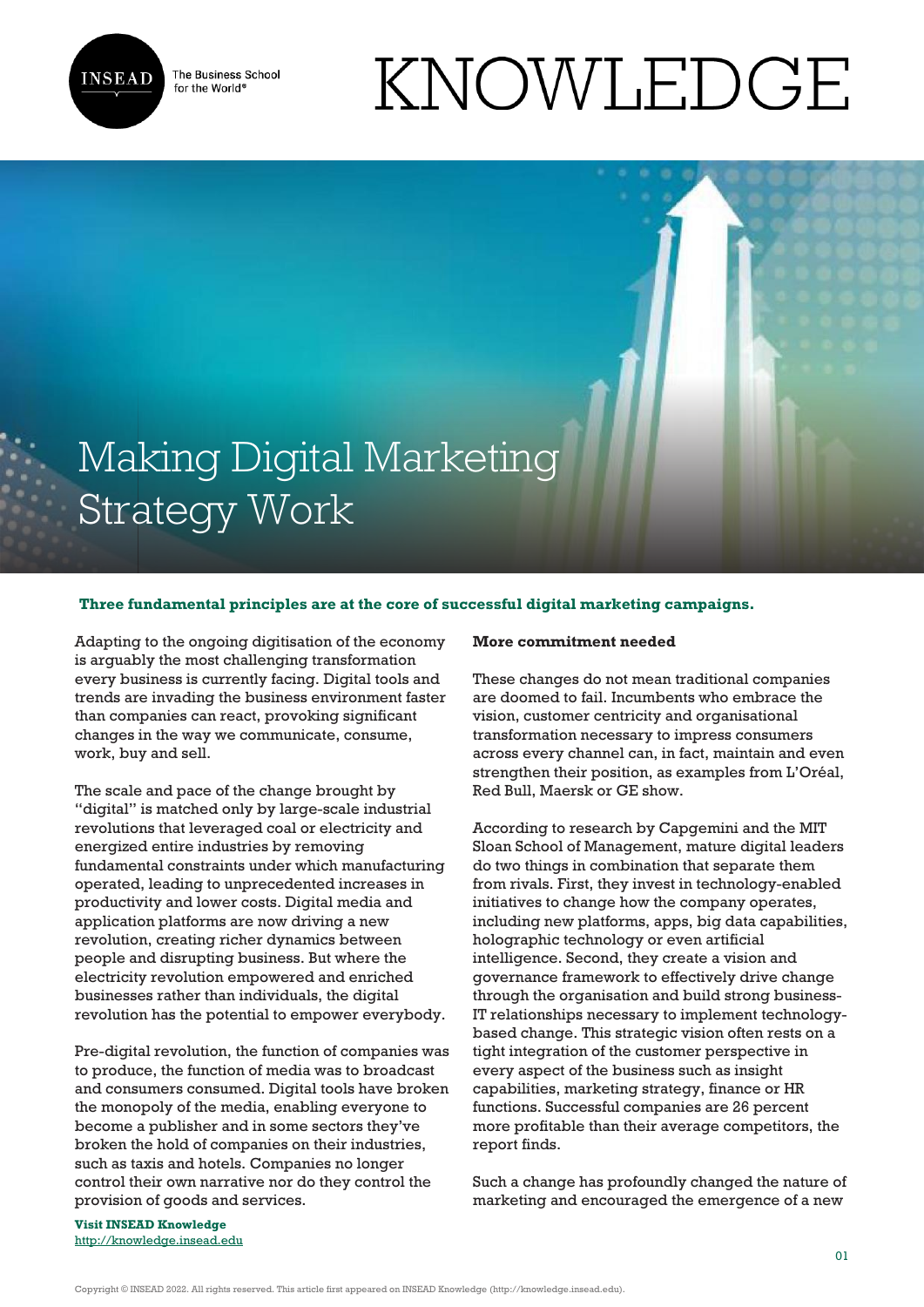kind of capability: digital marketing strategies, resulting in deeper interconnections with customers (outside the company) and broader interconnections of marketing capabilities with other functions in the company, from strategy to HR (within the company).

It is for this reason that we launched **[Leading](https://www.insead.edu/executive-education/marketing-sales/leading-digital-marketing-strategy) [Digital Marketing Strategy](https://www.insead.edu/executive-education/marketing-sales/leading-digital-marketing-strategy)**, an Executive Education programme to help executives understand how to create consistent, strong engagement with customers across platforms and leverage data to optimise and enhance the customer experience in coordination with other capabilities within the organisation.

## **What works**

Digital technologies are changing the rules of every industry. But one of the most important "laws in business" has not changed at all: customer centricity and customer orientation. Steering the digital transformation by transforming organisations, processes and technology without putting the customer at the centre of your digital strategy **[simply does not work.](http://knowledge.insead.edu/customers/successful-digital-transformation-starts-with-the-customer-4498)**

In our programme, we reveal what strategies tend to work and what strategies tend to fail when it comes to designing a digital marketing strategy that resonates with customers. We boil it down to a few key factors.

#### **1. Are you "on brand"?**

In nearly every class we teach, participants often raise the question, "how do we make something that goes viral?" Our first response is, "why does it have to be viral?" Your marketing strategy shouldn't be about aiming to reach a million people with a funny advertisement in order to sell ten units of a product. That is how television advertising worked in the past. But now it is often about how to successfully convert customers who are aware of your brand and generate a desire to purchase it. In other words, we unveil how companies can start by reaching ten people that buy their products, influence another hundred, that influence another thousand with significant returns – something we call the Tupperware effect, after a successful example of such an organic spread.

The most effective influencers are those that stay "on brand". Red Bull takes content marketing to the extreme, just like it does in its branding. "Red Bull gives you wings" becomes videos of extreme skateboarding and stratospheric sky diving. But it's not just the "fun" brands, like Red Bull or Heineken that make appealing content.

Generali, an Italian insurance company, produced

**Visit INSEAD Knowledge** <http://knowledge.insead.edu> **[this video](https://www.youtube.com/watch?v=lr4YM5T44QU)** in Thailand. It tugs at the heartstrings with a tale of a difficult father-son relationship, until it's revealed that the father was only hard on his son to make him strong enough to stand on his own once his parents pass on. It had almost two million views and was shared widely for its emotional appeal. It also struck a chord with those keen on life planning.

## **2. Rationale**

Most companies and observers seem confused about what digital actually means, let alone understanding how they should go about it. In addition, they often run headlong into the fray without asking themselves why they're actually doing it. As in the first point, if the rationale is purely to go viral, then it's a gamble as to whether it will, and a gamble as to whether it will meet strategic business goals such as an increase in sales or revenues. While Generali's video went viral, it served mainly as an advertisement and wasn't part of a concerted multi-channel effort. Company executives in Europe weren't even aware of it until they accidentally learned about it.

Intel is a company that both stays on brand and has a clear rationale in its digital marketing strategy. As a company that makes processor chips for computers, it operates solely in the B2B space. But the firm wanted the next generation of consumers to be strong influencers in what processors they wanted in their computers. So they focus on an educational approach, teaching their audience about the technology behind things **[from transport](http://iq.intel.com/could-your-next-uber-be-a-multicopter/)** to major events, such as the **[football World Cup](http://iq.intel.com/3-ways-technology-will-impact-the-2014-fifa-world-cup/)**, demonstrating their relevance to everyday lives and experiences. This strategy provided very successful with the Intel brand ranking systematically among the top in both consumers and expert ranking.

#### **3. Building insight capabilities to co-create**

The part of digital strategy that is most likely to put firms into a leading position, however, is how well they understand their customers and respond to their needs and succeed in becoming truly agile organisations. Much of this comes with how well they gather data and get insights from the customer as L'Oréal did.

When **[L'Oréal discovered](http://knowledge.insead.edu/blog/insead-blog/integrating-digital-intelligence-into-brand-strategy-4533)** momentum building online for a particular hair style, it responded by creating a hair dye solution targeting the need and even named it after the term that was emerging online, "ombre". This required complete marketing integration with the business and a totally new approach of how to create novel value.

Success in digital marketing requires both learning new skillsets about how to successfully leverage new platforms, and fundamentally, it requires going